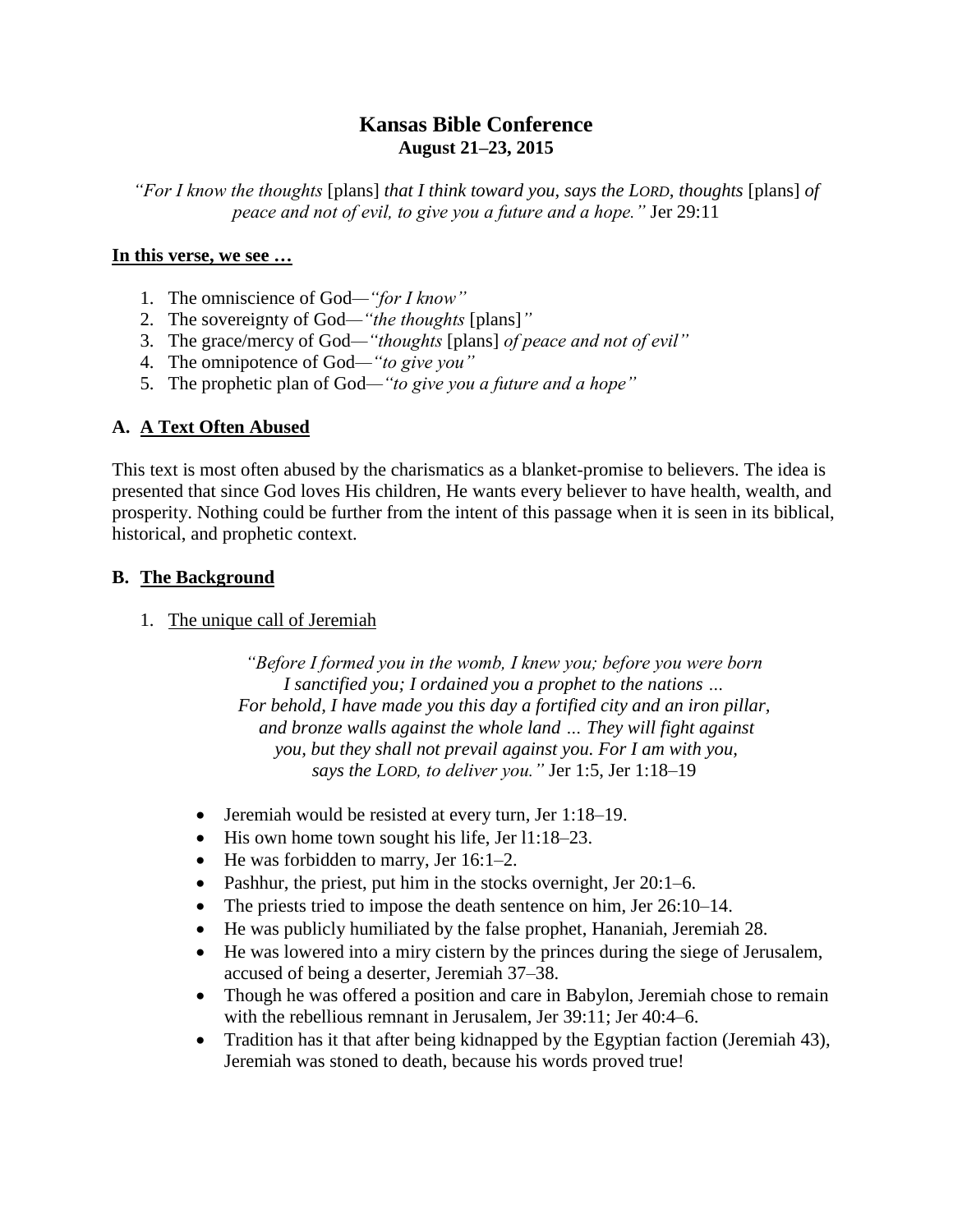I am astounded when I hear Jeremiah derided as "the weeping prophet," even mocked by pastors who could not measure up to his ankles! He was a giant of faith and courage, and whatever his personal struggles (see Jeremiah 15 and 20), he never failed to proclaim the truth of God's Word to a rebellious nation. When Jeremiah cried out to God for the injustices he was suffering from his people, God's response was:

> *"If you have run with the footmen, and they have wearied you, then how can you contend with horses?"* Jer 12:5

## 2. The spiritual state of the nation and call to repentance

*"For My people have committed two evils: they have forsaken Me, the fountain of living waters, and hewn for themselves cisterns broken cisterns that can hold no water."* Jer 2:13

> *"Have you not brought this on yourself, in that you have forsaken the LORD your God?"* Jer 2:17

*"Only acknowledge your iniquity, that you have transgressed against the LORD your God … Return, O backsliding children … and I will give you shepherds according to My heart, who will feed you with knowledge and understanding."* Jer 3:13–15

*"Therefore do not pray for this people, nor lift up a cry or prayer for them, nor make intercession to Me; for I will not hear you."* Jer 7:16

## 3. The vision of two baskets of figs, Jeremiah 24

This vision was central to what God was about to do in the Babylonian captivity. Those taken captive to Babylon were represented by the good figs (Daniel, his friends, Ezekiel, etc.). They would be chastened, and come to know the Lord in a deeper way, Jer 24:7. The bad figs represented the rebellious factions of Judah who would suffer by sword, famine, and pestilence, Jer 14:15; Jer 21:9.

**It was to the captives in Babylon, the "good figs," that Jeremiah wrote the letter in chapter 29, in which our text is found.**

## **C. The Context of the Letter (Jeremiah 29)**

## 1. The command to the captives, Jer 29:1–9

The leaders of the captives are told by Jeremiah, according to the Word of the Lord, to settle there, build houses, raise their families, and grow crops. They are to seek the prosperity of Babylon, and to reject the lying words of the false prophets.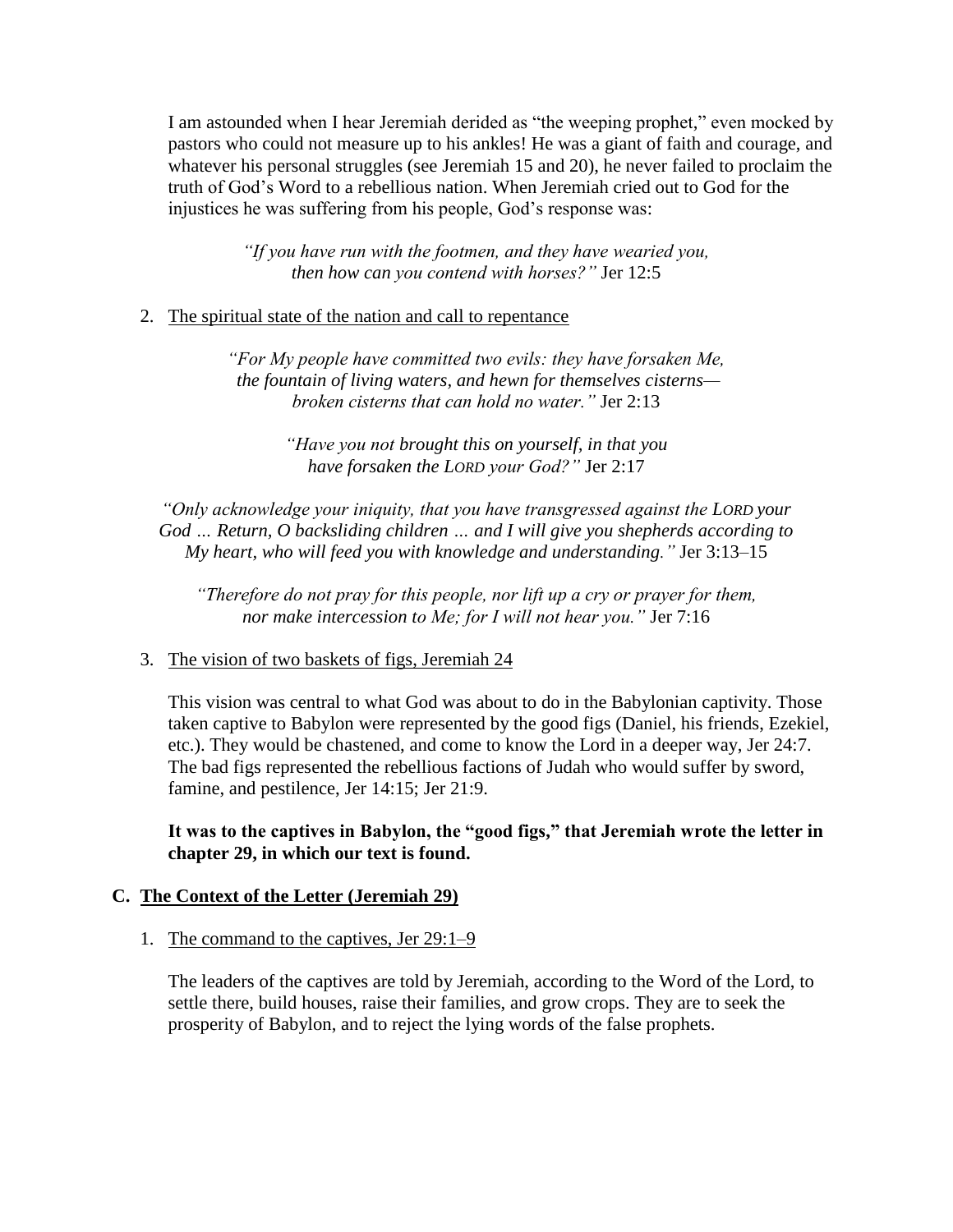2. The promise for the future, Jer 29:10–14

The promise anticipates seventy years of captivity before it can even begin to be fulfilled. At that time, they would pray, and God would hear, and they would return to the land. At that time, there would be a revival, in which:

*"you will seek Me and find Me, when you search for Me with all your heart. I will be found by you … I will bring you back … I will gather you from all the nations … where I have driven you …"* Jer 29:13–14

#### 3. The warning against false prophets in Babylon, Jer 29:15–32

There were a number of false prophets among the captives. Ahab and Zedekiah were burned by Nebuchadnezzar in the fire (cf., Jer 29:21–22 with Daniel 3); *"Shemaiah the Nehelamite"* (Jer 29:24, literally, "the dreamer") would suffer a similar fate, Jer 29:32. These prophets promised a quick return to Jerusalem and called Jeremiah a *"demented"* man who considered himself a prophet (Jer 29:26).

**Note:** Both history and archeology show that the conditions of the captives were far from ideal. They were settled in swampland near canals running from the Euphrates River. It was a hot, humid, and mosquito-infested land.

**Questions:** Of what value was the promise of return in 70 years to the average captive? What is the real import and significance of this promise in Jer 29:11? That is not found until we read "the book of comfort," as Jeremiah 30–33 has been called.

## **D. The Future Promise**

- 1. After *"the time of Jacob's trouble,"* Israel (taken captive to Assyria in 726 B.C.) and Judah (taken captive to Babylon from 606 to 586 B.C.) would be restored and united, Jer  $30:1-10.$
- 2. Every nation into which the Jewish people have been scattered will be utterly destroyed, Jer 30:11–24; Jer 46:28. **Here is your prophecy concerning America!**
- 3. But, before this time, there will be three great events:
	- *"A voice* [of weeping will be] *heard in Ramah … Rachel weeping for her children …,"* Jer 31:15; cf., Mat 2:18.
	- A Son will be born to a virgin, *"a new thing in the earth,"* Jer 31:22.
	- By Him, a New Covenant will be made with the house of Israel and the house of Judah, Jer 31:31–37.
- 4. The provisions of this New Covenant will be:
	- To make the Old Covenant "old," in the sense of *"passing away"* (cf., 2Co 3:11).
	- It will be in strong contrast to that Old Covenant, which was conditional, based on obedience.
	- This New Covenant will be unconditional, dependent on the faithfulness of the Lord Himself, as indicated by the "I will" statements: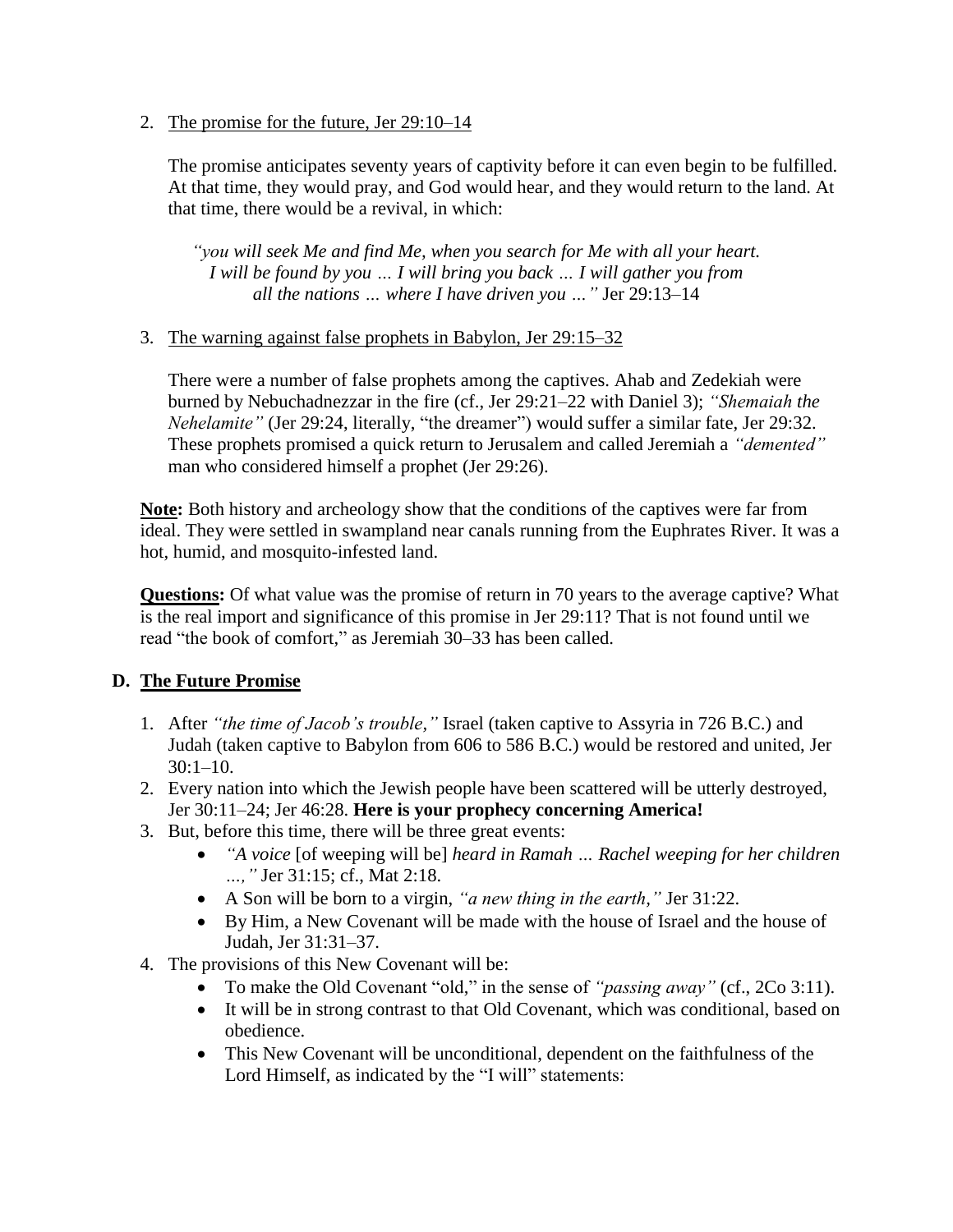- 1) *"I will make,"* Jer 31:33.
- 2) *"I will put My law in their minds … on their hearts,"* Jer 31:33.
- 3) *"I will be their God, and they shall be My people …,"* Jer 31:33.
- 4) *"I will forgive their iniquity, and their sin I will remember no more,"* Jer 31:34.
- 5) "I will never forsake this covenant," as implied in Jer 31:35–37.

#### **E. Signed, Sealed, and Delivered (Jeremiah 32)**

The significance of Jeremiah's land purchase is too often overlooked. It is a "sign" to the captives of the present hope found in the promised New Covenant.

It is critical to remember that the book of Jeremiah is **not** in chronological order. Previous to his land purchase, he had sought to go to claim this property (Jer 37:11–13) and was arrested on the charge that he was defecting to the Chaldeans. It was this circumstance that first landed him in prison.

Now, he is *"shut up in the court of the prison"* (Jer 32:1–2) while the siege of the city is in progress. The word of the Lord prepares him for the coming of Hanamel, and the purchase of his family property (Jer 32:6–15). The deed is signed, sealed, and placed in an earthen vessel, *"that they may last many days"* (Jer 31:14).

When Jeremiah questions the Lord of the value of buying land when the land is about to be destroyed (Jer 32:16–25), the Lord responds, *"Behold I am the LORD, the God of all flesh. Is there anything too hard* (literally "wonderful") *for Me?"* (Jer 32:27).

He then begins to explain to Jeremiah the wonderful truth that faith now—even in this present crisis—has consequences into the eternal future. Though the city and land would be destroyed, yet *"for the good of them and their children after them … I will make an everlasting covenant with them … Just as I have brought all this great calamity on this people, so I will bring on them all the good that I have promised them."* (Jer 32:39–42, emphasis added).

This covenant would be based on the coming and work of the promised Messiah, see Jer 33:14–18 with Jer 23:4–6. Here *"the Branch of righteousness"* is *"THE LORD* (Jehovah) *OUR RIGHTEOUSNESS."* Note that the Messiah is called "Jehovah," thus an undeniable Old Testament reference to the deity of Christ. Furthermore, *"branch"* in the Hebrew is *netzer*, which Matthew refers to in Mat 2:23. This prophecy of the *"Branch"* is also found in Isa 11:1, Zec 3:8, and Zec 6:2, for which reason Matthew says *"that it might be fulfilled which was spoken by the prophets"* (plural), Mat 2:23.

#### **Archaeological Note**

Excavations taking place in the City of David **at this very hour**, have found two names associated with Jeremiah; they are also searching for the land title-deed, which they feel sure is in that location. Whether they find it or not, it will be found at the Second Advent, and Jeremiah